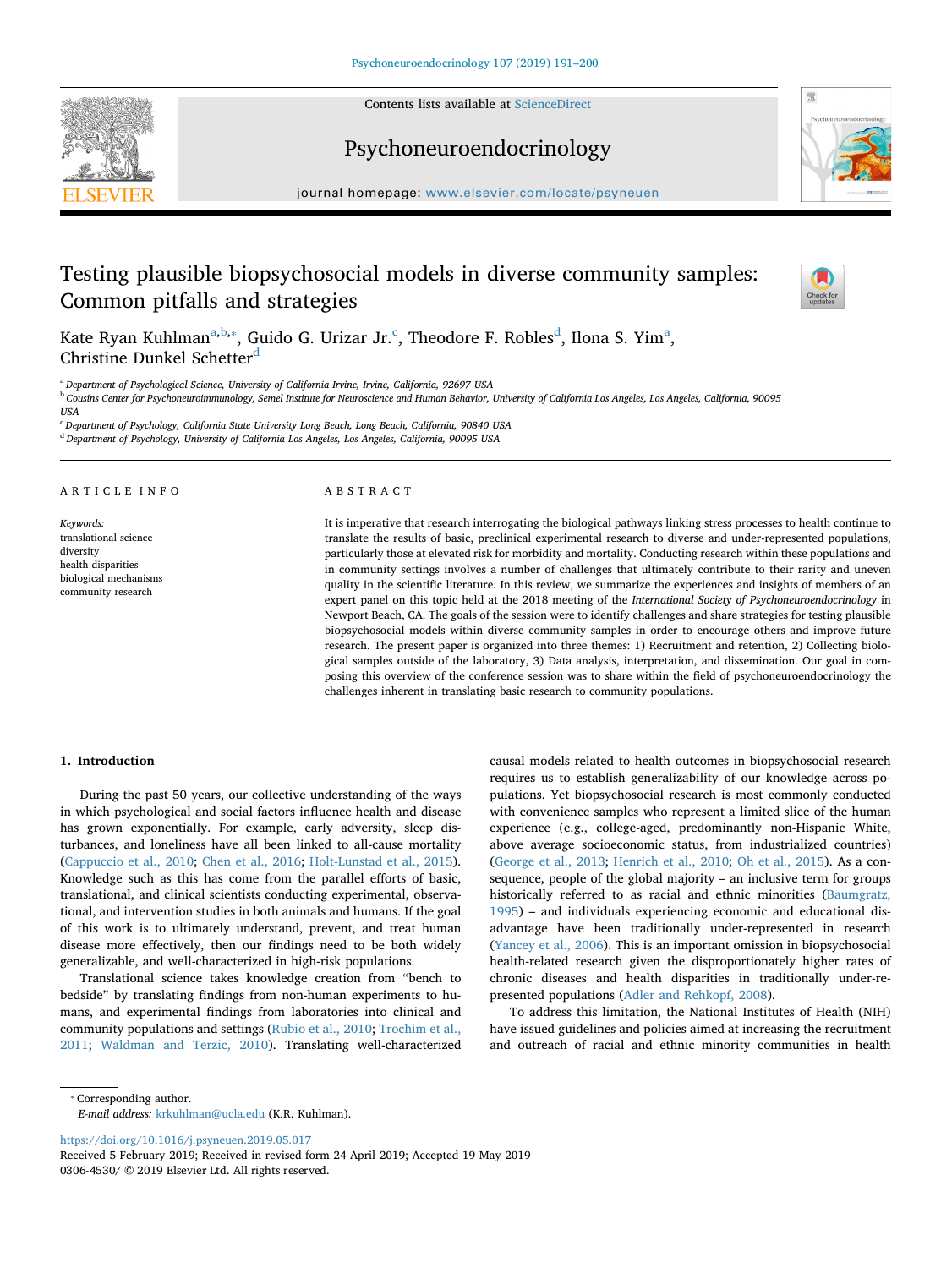<span id="page-1-0"></span>

**Fig. 1.** Reporting of sample composition by race / ethnicity in recent issues of *Psychoneuroendocrinology*.

research [\(National Institutes of Health Revitalization Act of 1993, 1993](#page-9-5), [Notice of the "NIH Guidelines on the Inclusion of Women and](#page-9-6) [Minorities as Subjects in Clinical Research.,", 1994](#page-9-6); [Pérez-Stable and](#page-9-7) [Collins, 2019\)](#page-9-7). These guidelines require that the NIH provide support and resources to principal investigators to enhance the recruitment and retention of women and minorities in their research studies. Yet, significant deficiencies remain in enrolling racial and ethnic minorities in studies and subsequent reporting of that enrollment in publications. For example, there were 105 articles published in *Psychoneuroendocrinology* in the first three issues of the journal this year. Yet, only 38.4% of the empirical articles using data collected from human subjects reported their sample characteristics by race / ethnicity. [Fig. 1](#page-1-0) illustrates the proportion of human subjects studies published in *Psychoneuroendocrinology* in January, February, and March of this year that have reported their sample composition by race / ethnicity. The failure to report these types of demographic details in publications is unfortunate because the work is actually quite diverse; these 86 publications using human subjects were conducted across Asia, Europe, North America, and South America and the publications that reported their sample's ethnic composition ranged from 0 to 100% White. More broadly, it is estimated that 20 to 40% of published health research studies do not report sample sizes by race and ethnicity [\(Geller et al., 2011;](#page-8-7) [Walsh and](#page-9-8) [Ross, 2003](#page-9-8)), and up to 64% of clinical trials do not report intervention effects by race and ethnicity [\(Geller et al., 2011\)](#page-8-7). Accordingly, when the ethnic and racial composition of samples is reported, significant disparities exist, particularly within clinical trials [\(Braunstein et al., 2008](#page-8-8); [Murthy et al., 2004;](#page-9-9) [Stewart et al., 2007](#page-9-10)). Under-representation of individuals with elevated health risks may have major implications for our understanding of the links between stress and health. Indeed, in a systematic review of studies examining the link between childhood adversity and either HPA axis or inflammatory responses to acute stress  $(n = 27)$ , only 14 (51.9%) reported the ethnic/racial composition of their sample ([Zhuo et al., 2018](#page-9-11)). Importantly, studies that observed that childhood adversity was associated with lower or attenuated inflammatory responses had a smaller proportion of White participants,  $d = .71$  [\(Nakamura et al., 2018](#page-9-12)). Thus, disparities in reporting and enrolling participants from diverse backgrounds and from at-risk groups leave an inherent, field-wide limitation to our knowledge of underserved populations with the greatest need.

Importantly, concerted efforts in the past 15 years have been made to encourage and aid researchers to use recruitment and retention strategies aimed at enhancing representativeness and inclusion in research study populations ([Bonevski et al., 2014;](#page-8-9) [Muñoz and Mendelson,](#page-9-13) [2005;](#page-9-13) [Nicholson et al., 2015](#page-9-14); [Nueces et al., 2012;](#page-9-15) [Yancey et al., 2006](#page-9-4)).

All of this has bearing on the potential impact of psychoneuroendocrinology research which is uniquely positioned to address these important issues.

## *1.1. Scope of this review*

The purpose of this review was to provide a summary of a panel discussion at the 48<sup>th</sup> annual meeting of the International Society for Psychoneuroendocrinology in Newport Beach, California. The panelists brought different perspectives from working, for example, in Latin American communities in the U.S., studying ethnically and racially diverse, and low-income samples across U.S. urban and rural areas, conducting research with families in their homes in Los Angeles, and LMIC collaborations. We organized this summary into three broad sections, each reflecting challenges faced by researchers attempting to increase representativeness in biopsychosocial research, along with potential solutions. The three sections are: 1) Recruitment and retention, 2) Collecting biological samples outside the laboratory, and 3) Data analysis, interpretation, and dissemination.

There are many methodological challenges involved in extending the results of highly-controlled experiments using both animals and humans; although these experiments produce elegant causal observations that inform our understanding of health and disease, the hypotheses and findings must also be tested in the communities at the highest risk for the relevant health outcomes. The need for convergence of public health initiatives with translational science in our field is illustrated in [Fig. 2.](#page-2-0) When faced with these challenges, many investigators opt for the participants they can recruit (e.g., convenience sampling), or resign themselves to small samples with high rates of noncompliance, missing data, and low retention. The goal of this summary is to inspire optimism by offering some solutions to these common challenges and increase the potential impact of our field on global health.

The authors of this review are all actively engaged in research involving low- and middle-income families, longitudinal cohorts of pregnant women, women living in shelters following domestic violence, refugees, predominantly Latino or Spanish-speaking communities, foster children, and African-American mothers. Accordingly, recommendations in this paper are drawn from the authors' collective experiences applying previous knowledge, theory, and conceptual frameworks, as well as input and feedback from experts in the field. We recognize that our own experiences are also limited; for instance, most of our experience involves working with under-represented racial and ethnic groups within the United States of America. While under-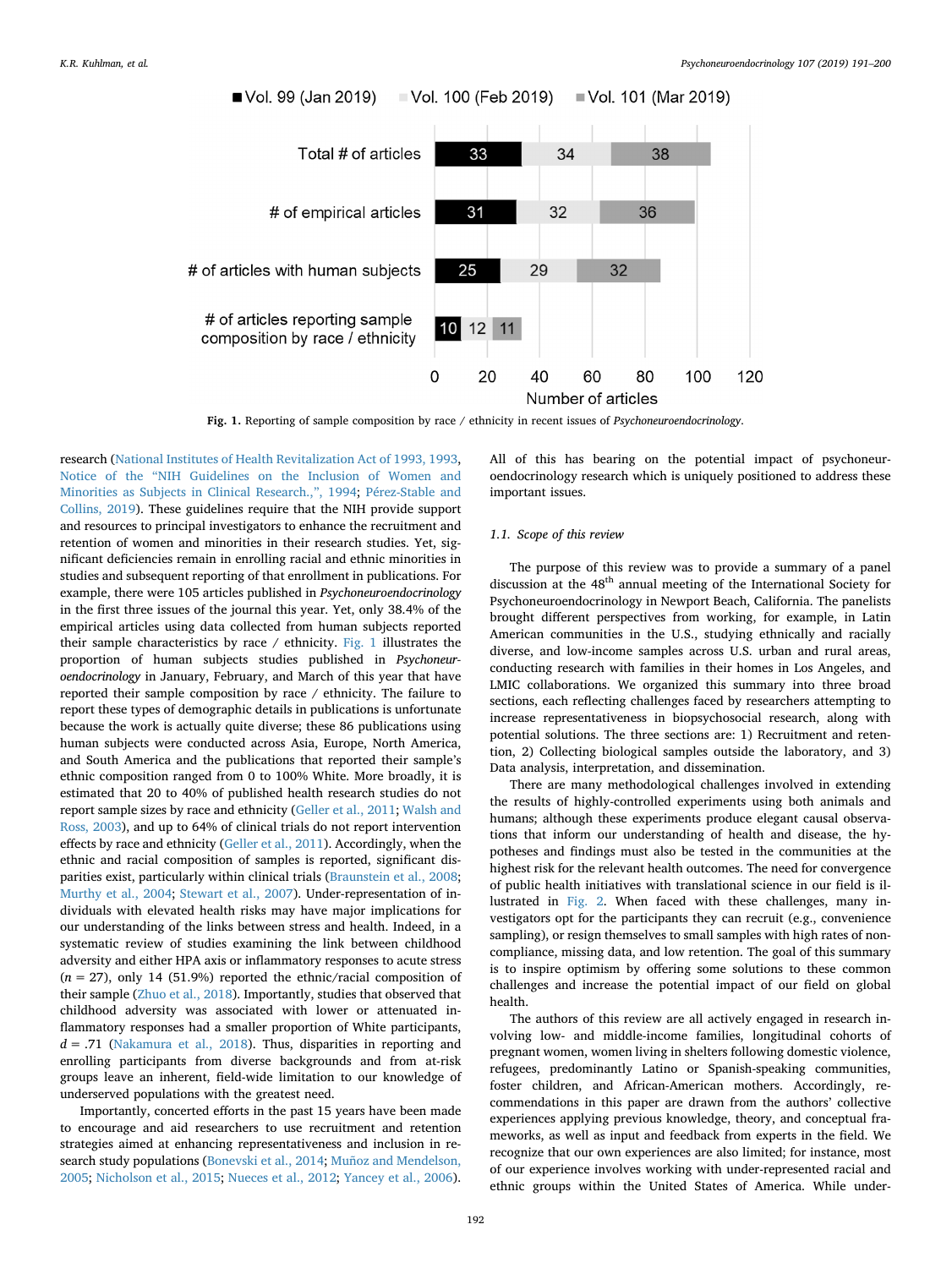<span id="page-2-0"></span>

**Fig. 2.** Characterizing the pathogenesis of a disease and its maintenance requires translation of observations related to causal disease mechanisms to populations at greatest risk for the disease of interest.

representation as a function of race and ethnicity is a major issue as described above, we recognize that other identities and statuses are also under-represented. Ultimately, our goal is to highlight the challenges inherent in conducting inclusive, and thus truly translational, research and describe ways to meet those challenges.

#### <span id="page-2-1"></span>**2. Recruitment and retention**

#### *2.1. Challenges*

There are several significant challenges faced by both health researchers and community members that impede participation of underrepresented groups in research. These include factors that reduce an individual's motivation or ability to participate, as well as standard practices on the part of researchers that inadvertently impede effective recruitment.

Common factors that reduce the motivation or ability of target communities to participate in studies include: lack of trust in the research process, lack of transportation or childcare to enable participation, and a mismatch in the language of recruitment or study materials and the preferred language of the prospective participants. It is welldocumented that community members are hesitant to work with researchers from universities and other research-intensive institutions due to a long history of experienced racism, mistreatment of vulnerable populations by researchers, marginalization of specific racial/ethnic groups by health care systems, and research findings traditionally not being used to serve the needs of the community (see [Horowitz et al.,](#page-8-10) [2009](#page-8-10) for review). In particular, many health researchers are perceived to engage in *'helicopter research'* or *'drive-by research'*, collecting data from these communities and leaving once data collection is completed without any intention of sharing their study results, implementing community-serving programs, or facilitating policy changes to address the health needs of that community [\(Horowitz et al., 2009\)](#page-8-10). Building and demonstrating trust with community leaders is particularly salient in biopsychosocial studies because the collection of biological specimens requires greater transparency by researchers in communicating how specimens are going to be used and confidentiality will be maintained.

An important barrier to participation in research that disproportionately affects lower income families includes transportation to the research site and availability of childcare during participation. Research sites are often located far from the communities in which target participants live and work. This distance may serve as a major barrier for community members who do not have transportation, cannot incur the costs of participating (i.e., time away from work and childcare), or who do not feel comfortable leaving their community to participate in research where biological samples are collected. Finally, language barriers may also preclude participation if recruitment,

assessment, and intervention materials are not provided in multiple languages or the research team does not reflect the diversity of the population being studied ([Nicholson et al., 2015\)](#page-9-14). Similarly, literacy issues may also be a barrier, depending on how research materials are designed for individuals with different reading levels.

There is also an inadvertent tendency for researchers to design studies largely from the perspective of what is feasible and cost-effective for the research team as opposed to what is convenient and comfortable for community members. For example, indirect or passive methods of recruitment are often used (e.g., mass mailings, newspaper/ electronic advertisements, fliers), despite not being as effective in recruiting racial/ethnic minorities as more direct and active methods (e.g., face-to-face interaction in community settings). This phenomenon is understandable given the significant additional resources (e.g., staff time) and recruiter training involved in active recruitment methods ([Nicholson et al., 2015\)](#page-9-14), but also come at a cost to inclusion and generalizability. Eligibility criteria have also been identified as a barrier to study participation, with a recent review showing that medical comorbidities are one reason why racial and ethnic minorities are excluded from clinical trials [\(Nicholson et al., 2015](#page-9-14)). However, racial and ethnic minorities are also approached less often for study participation despite not differing in their willingness to participate in research compared to their White counterparts ([Nicholson et al., 2015\)](#page-9-14). While some eligibility criteria are related to exclusion of individuals with medical comorbidities or those taking certain medications, other criteria often include the requirement that participants travel to the institution where the research team is located. More broadly, requiring participants to travel to research institutions assumes that participants have the resources to meet this study requirement and can also take a participant's comfort for granted by requiring long research visits where participants are often asked to abstain from eating and drinking. Taken together, each of these common practices contribute incrementally to the underrepresentation of key demographics in biopsychosocial health research.

### *2.2. Solutions*

Many of the factors that contribute to underrepresentation of minorities in biopsychosocial research can be addressed by adopting a community-based participatory research (CBPR) framework [\(BeLue](#page-8-11) [et al., 2014;](#page-8-11) [Christopher et al., 2008;](#page-8-12) [Israel et al., 1998;](#page-8-13) [Shalowitz et al.,](#page-9-16) [2009\)](#page-9-16). CBPR involves creating a collaborative network of research and community stakeholders (e.g., research team, directors of community organizations, community leaders, community members) who work together to design, implement, evaluate, and disseminate research to address a community health need [\(Horowitz et al., 2009](#page-8-10)). An important component of CBPR is recognizing the strengths that each stakeholder contributes to the research process. CBPR has a long history in public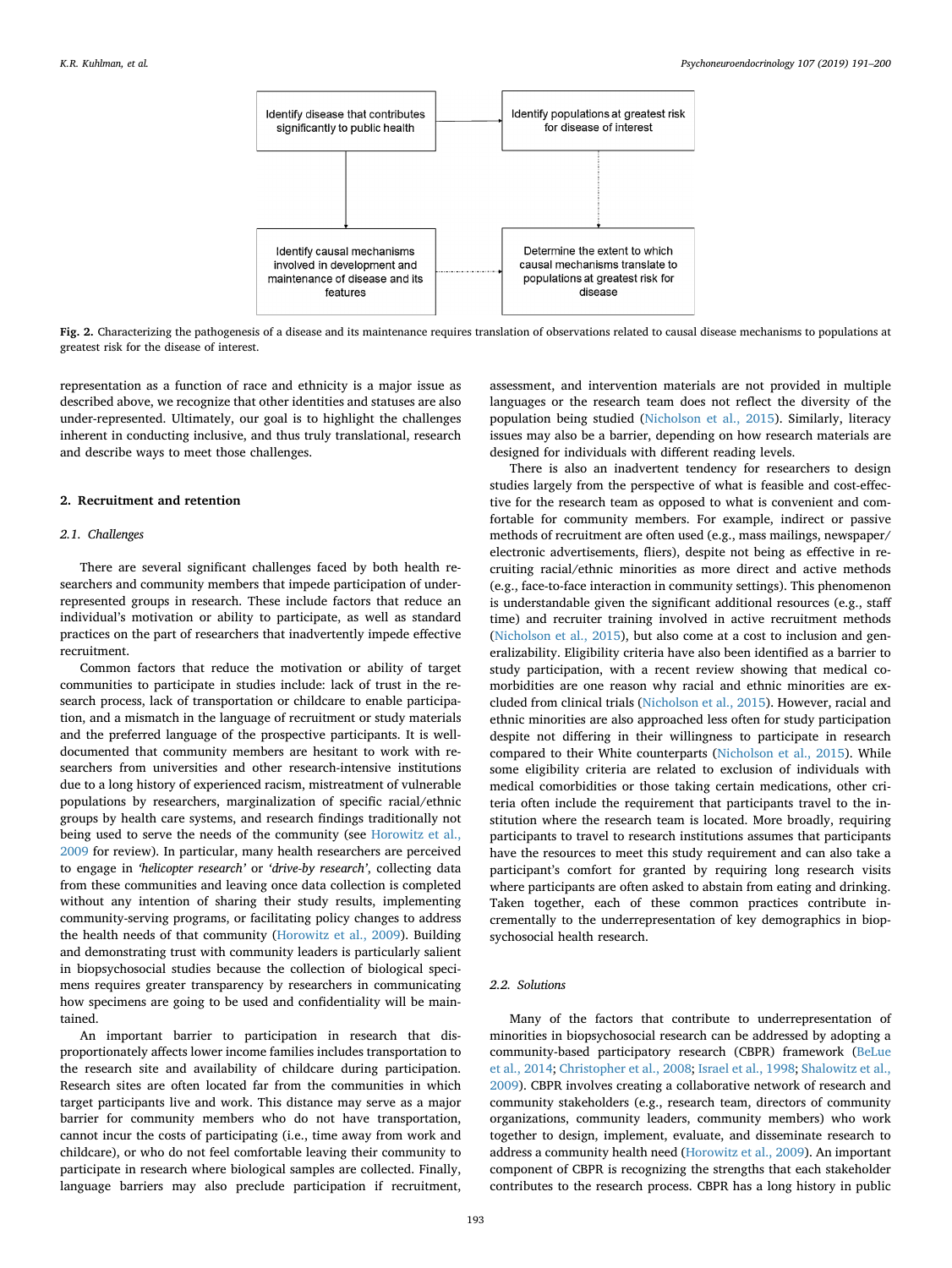health research and was adopted in the mid-1980s by the World Health Organization as a novel approach to health promotion in underserved communities ([Minkler and Wallerstein, 2005](#page-9-17)). A key role for health researchers utilizing a CBPR framework is to help empower communities to be actively involved in social change to address health disparities.

Another major challenge for researchers is developing trust within the community with whom they want to conduct research. With this goal in mind, the first step in the CBPR process is often to discuss the pressing health issues and gaps in resources identified by community leaders from local hospitals, health organizations, departments of health, schools, and churches. For example, in one of our communitybased studies, these discussions brought to our attention that funding for staff salaries in community clinics are often cut substantially and with little notice. As a result, salary support for clinic staff was included in the project budget ([Thornburgh et al., 2017\)](#page-9-18). This was mutually beneficial to the community and the academic partner as it guaranteed staff availability to oversee study outreach and facilitate proposed community health interventions while also assured support of clinic staff for an extended period of time.

Conversations with community leaders should also lead to the development of a memorandum of understanding (MOU) whenever possible. An MOU is a contract often used to formalize community-academic partnerships [\(Israel et al., 1998;](#page-8-13) [Ross et al., 2010](#page-9-19)). The content of MOUs typically include the mission, mutual goals, responsibilities, and deliverables of each key stakeholder. [Table 1](#page-3-0) provides a summary of the common elements of an effective MOU. Additionally, we have included a template for developing an MOU for mutually beneficial research with community partners that was published by the Engagement Lab at Emerson College in our supplementary material (See supplement 1; [Gordon and Racin, 2018\)](#page-8-14). An example MOU from one of our authors' past projects is also included (See Supplement 2; [Urizar et al., 2019](#page-9-20)). The Engagement Lab template was designed to be completed during a conversation between all members of the collaboration to identify mutually beneficial goals and project outcomes. An effective MOU can be invaluable if there is turnover in leadership within community organizations, to provide clarification in roles and responsibilities during project implementation, and to orient new individuals who enter an established partnership. For example, the clinic director may leave unexpectedly for another position in the middle of an ongoing clinical trial. With an MOU in place, the new leadership is more likely to honor the commitment to the research project's success and completion in the ways stated in the MOU.

Importantly, the process of creating an MOU can go a long way in helping build the community's trust of the research team while achieving the project's goals. Some issues that can emerge from these conversations are common barriers to appointment attendance in the target community, determinations of what language(s) should be used for recruitment and study materials, and identifying overarching values and norms within the population; all of which can be addressed in an MOU.

As noted previously, certain study logistics (e.g., traveling to the

research institution) may serve as barriers to study participation. Recruitment and retention in studies can be aided considerably by providing reimbursements or vouchers for transportation to and from the research visits. Reimbursing participants for the costs of transportation incurred by participating in the project may also serve as a mutual benefit to the individual and the research team. In particular, if the study is being conducted in a community clinic and occurring in conjunction with regular or scheduled healthcare visits, remediation of transportation costs may improve continuity of care for the individual and the clinic. Similarly, a common barrier to study participation is the need for childcare during study visits which can require some creativity to overcome. To address the barrier of childcare, one study developed and provided an age-appropriate educational program for African-American children that paralleled the intervention program that was being taught to the mothers [\(Thornburgh et al., 2017\)](#page-9-18). In this case, not only were the mothers available to participate in the intervention study, they were motivated to have their child benefit from engagement in the childcare provided. If your study staff is not capable of offering child care to participants during study visits, many hospitals and clinics have child care centers whose participation in child care services that support this ongoing study could be included in the MOU.

Strong community partners may even identify research spaces that are more convenient for community members. For example, in a study by one of the authors, partnering with the director of a large, public prenatal clinic resulted in access to several spaces in the clinic for recruitment, holding focus groups with patients (in Spanish and in English) to receive feedback from community members on study materials, protocols, and procedures (including biological collection procedures), and teaching a stress-management intervention [\(Urizar et al.,](#page-9-21) [2016,](#page-9-21) [2019](#page-9-20)). Given the central location of the clinic and the volume of patients they serve, recruitment goals were achieved, serving an ethnically-diverse population of low-income women and their infants (69% Latina, 18% African-American) with high retention rates of 88% to 96% up to one-year following their baseline assessment ([Urizar et al., 2019](#page-9-20)). Other sites that may suit community members best are community health centers, public libraries, and churches which some of us have used in studies in Los Angeles.

Another creative example of how barriers to enrollment and participation in research studies can be mitigated is by eliminating the need for travel altogether, such as by using a mobile laboratory. Mobile laboratories have been embraced in medicine and other physical sciences with great success. Equipping a converted van, tractor-trailer, or recreational vehicle (RV) with everything needed to conduct your research means that researchers can actively recruit members of the community at fairs, festivals, and other local events that are more likely to be representative of the community than a passively recruited sample. Part of the goal of a CBPR framework would be to help the research team learn how to tailor recruitment efforts specifically to the target community.

The solutions to language and literacy barriers are somewhat selfevident. If the research materials are only available in one language and that language is not the participant's first language, the participant may

<span id="page-3-0"></span>

| Table |  |  |
|-------|--|--|
|-------|--|--|

| Element                    | Description                                                                                                                                         |
|----------------------------|-----------------------------------------------------------------------------------------------------------------------------------------------------|
| Timeframe                  | Date MOU was established and timeframe for the collaborative relationship                                                                           |
| Partners                   | Names, contact information, and brief descriptions of the partners participating in the collaborative relationship                                  |
| Purpose                    | A description of the mutually agreed upon purpose of the collaboration and MOU                                                                      |
| Planned activities         | An itemized list of roles and responsibilities each partner will be accountable for while the MOU is active (e.g., planned meetings, allocation of  |
|                            | resources, protection and maintenance of data/information, agreed upon procedures for managing conflict, likely barriers to recruitment/enrollment/ |
|                            | retention and how they can be addressed by each party).                                                                                             |
| Financial responsibilities | A clear statement of which partner(s) will be responsible for any costs associated with the work conducted as part of the collaboration             |
| Execution of agreement     | Names, titles, signatures, and dates that authorized individuals within each partner organization agreed to the terms of the MOU                    |
|                            |                                                                                                                                                     |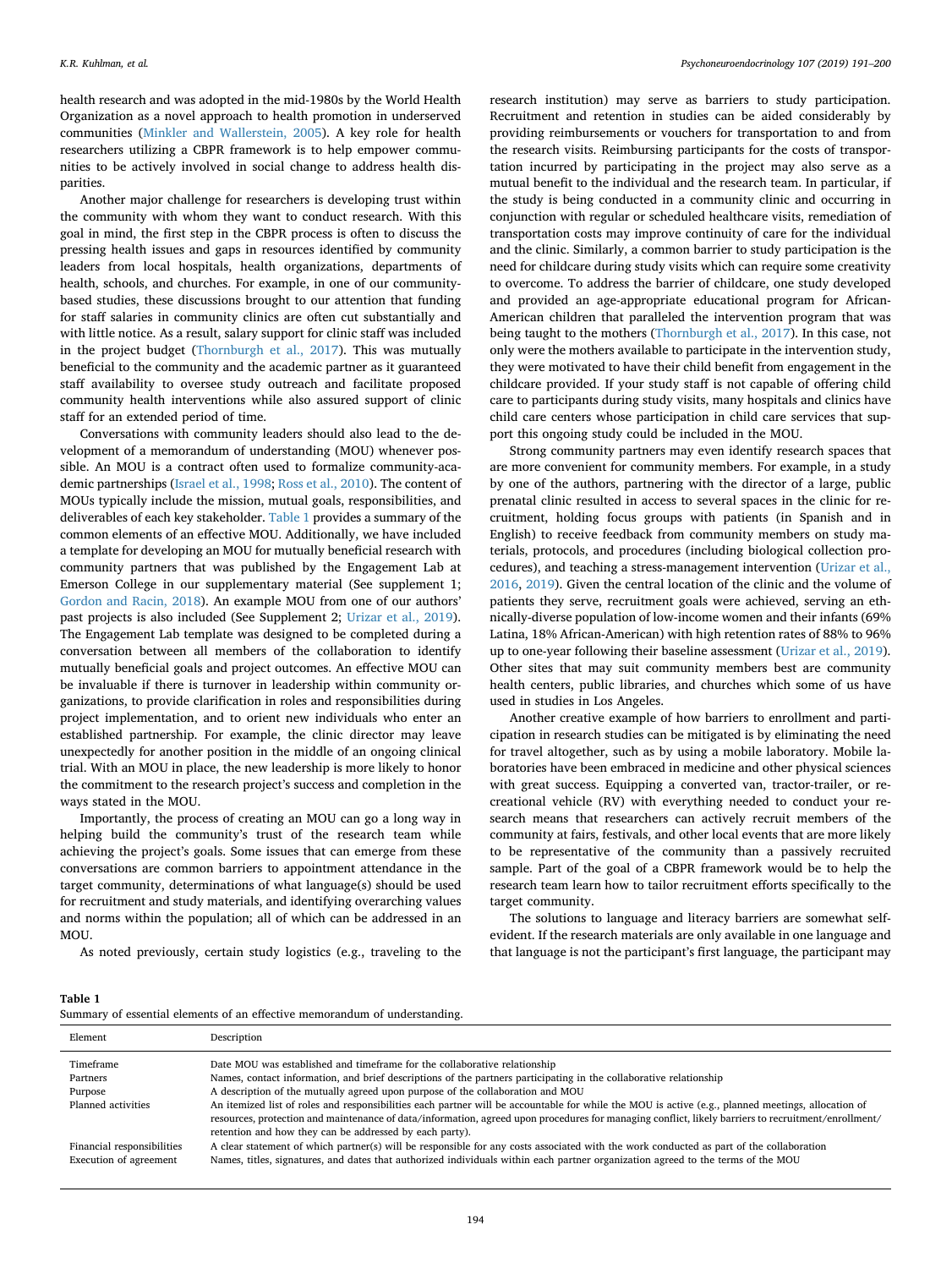struggle through the consent and questionnaires at the expense of their understanding and, ultimately, the data they provide. Conversations when developing the community partnership may elucidate the target population's literacy and competencies in different languages and guide the research team to translate important materials into one or more languages.

Further, community partners are likely to point out whether the proposed eligibility criteria are too exclusionary, the research protocol is too long or questions too invasive for prospective participants, and they may have suggestions for improvement. It is common for researchers to have standard exclusion criteria for their studies without consideration for which of these exclusion criteria may inadvertently bias their sample and their results. Instead of adopting such a conservative approach to exclusion, particularly for comorbid conditions, each eligibility and exclusion criterion should be carefully evaluated for its prevalence in the target community and whether it can be adjusted for statistically with an appropriately-powered sample. In fact, it may be timely for our field to develop consensus guidelines regarding which factors can be accounted for statistically and which are necessary to exclude from a sample altogether (e.g., [O'Connor et al., 2009\)](#page-9-22). Finally, community stakeholders may identify whether long protocols should include breaks, refreshments, or modification of invasive procedures which will contribute positively to retention rates and recruitment through word-of-mouth. As demonstrated by these examples, developing strong and long-lasting research partnerships in the target community, such as using the CBPR framework, can lead to successful implementation and testing of biopsychosocial models in underserved populations.

## <span id="page-4-1"></span>**3. Collecting biological samples in the community**

There has never been a better time to be conducting field research on biological mechanisms of health and disease. Biomarkers are not only collected in smaller scale field and lab research, but also in population studies [\(Adam and Kumari, 2009](#page-8-15); [McDade et al., 2007\)](#page-9-23). Scientists and laypersons are somewhat more accepting of collecting personal data in participants' day-to-day lives because of widespread use of mobile and "smart home" technologies. Greater public acceptability has increased feasibility of collecting biological data at home and work such as accelerometry, ambulatory blood pressure and heart rate, and home sampling of biological specimens. Among the samples now commonly collected are saliva, urine, hair, and fecal samples. Furthermore, guidelines now exist for measuring many neuroendocrine parameters in daily life [\(Adam and Kumari, 2009](#page-8-15); [Kuhlman et al., 2019](#page-9-24); [Saxbe, 2008;](#page-9-25) [Stalder et al., 2016](#page-9-26)). Written standardized protocols are a good starting point for achieving reliability and precision, comparability across research groups, and external validity. However, collecting biological samples from people in the community also requires minimizing participant burden and maximizing participant trust in the researchers and the broader research enterprise. Nonetheless, there are many challenges involved in collecting samples outside the laboratory and in participants' daily lives, and, fortunately, there is also a growing number of potential solutions to these challenges.

## <span id="page-4-0"></span>*3.1. Challenges*

Reliably collecting biological samples during everyday life requires recognition that participants have to change their behavior in some way to engage in data collection procedures and protocols. For example, having to take a saliva sample before getting out of bed or refrigerating infant diapers for microbiome samples are not usual behaviors in one's routine. New procedures and skills must be learned, daily routines altered, and those changes remembered. Researchers often underestimate the size of this request to their participants. However, requesting that these changes be maintained over days or weeks requires significant motivation on the part of the participants. Theories of behavior change

may help frame challenges and potential solutions particularly for studies requiring this sort of serial biological sampling at home ([Sheeran et al., 2017](#page-9-27)). One framework that integrates across multiple theories, the behavior change wheel, proposes that behavior change is a function of *motivation*, *capability,* and *opportunity* [\(Michie et al., 2011](#page-9-28)). Although not all studies require this sort of major behavioral change, the application of this theory is a way to frame the problems and solutions in studies that do.

Here, we focus primarily on participants collecting samples from themselves. Regardless of self- or staff-collection, some populations are less likely to provide biological samples out of concern that samples could be used unethically or even maliciously. For example, fears that biological samples will be tested for substances that result either in the removal of benefits such as from sheltered living situations, or that scientific results could be subpoenaed in child custody proceedings. Such concerns are often shared by key stakeholders in affected communities who do not want to risk having their clients inadvertently harmed. In addition, some populations are wary of genetic testing done without their awareness. Indeed, African-American populations continue to experience such fears and mistrust in researchers due to historical precedents that occurred prior to the institutionalization of strong human subject research protections (see [Horowitz et al., 2009](#page-8-10) for review).

Above all else, participants must have the *motivation* to first participate and then comply with researchers' instructions. This includes reflective motivation (conscious plans and evaluative beliefs about what is desirable or undesirable) and automatic motivation (implicit attitudes, biases, goals, and habits). When participants and the research team have a superficial and time-limited relationship, and when there is little participant investment or trust in the researchers' intentions, the research process, or outcomes, motivation is further diminished. More broadly, when the study concepts, measures, or procedures are viewed as inappropriate by the participants' culture, motivation may also decrease. This issue can be particularly salient at the community level, as described in the previous section on recruitment and retention. Of course, motivation can also be impeded by issues of capability and opportunity. *Capability* refers to the physical ability, knowledge, skills, and stamina to perform a behavior. Physical ability and stamina are typically a concern for specific populations, such as infants, young children, or individuals with physical disabilities. The major challenge is that all participants must acquire new knowledge and skills to collect samples in a reliable manner. One barrier can be differences in language and literacy between the research team and participants. In addition, default education and training methods often involve passive learning, in which participants are instructed on what to do but have no opportunity for specific feedback from the trainer. However, passive learning, in the context of STEM education, is related to poorer retention [\(Freeman et al., 2014](#page-8-16)).

Factors that influence *opportunity* involve the physical (including time, resources, locations, and cues) and social environment. Collecting daily samples can disrupt individuals' physical environment and routines. For example, in in one of our studies, a family reported that collecting samples just before dinner disrupted their normal routine of eating outside the home because they wanted to avoid collecting samples in public. Social environments consist of immediate interpersonal influences like individuals living in the home, one's social and occupational circles, and relationships with larger institutions and organizations ([Sallis et al., 2015](#page-9-29); [Stokols, 1992](#page-9-30)). The cues and norms that are transmitted (explicitly and implicitly) in those social environments can be a barrier to reliable sample collection. For instance, a participant may delay taking a saliva sample to avoid embarrassment from drooling in front of others. Important high-status people (parents, teachers, supervisors, colleagues) who are not involved in the study may also disapprove of a participant deviating from their normal routine to collect samples.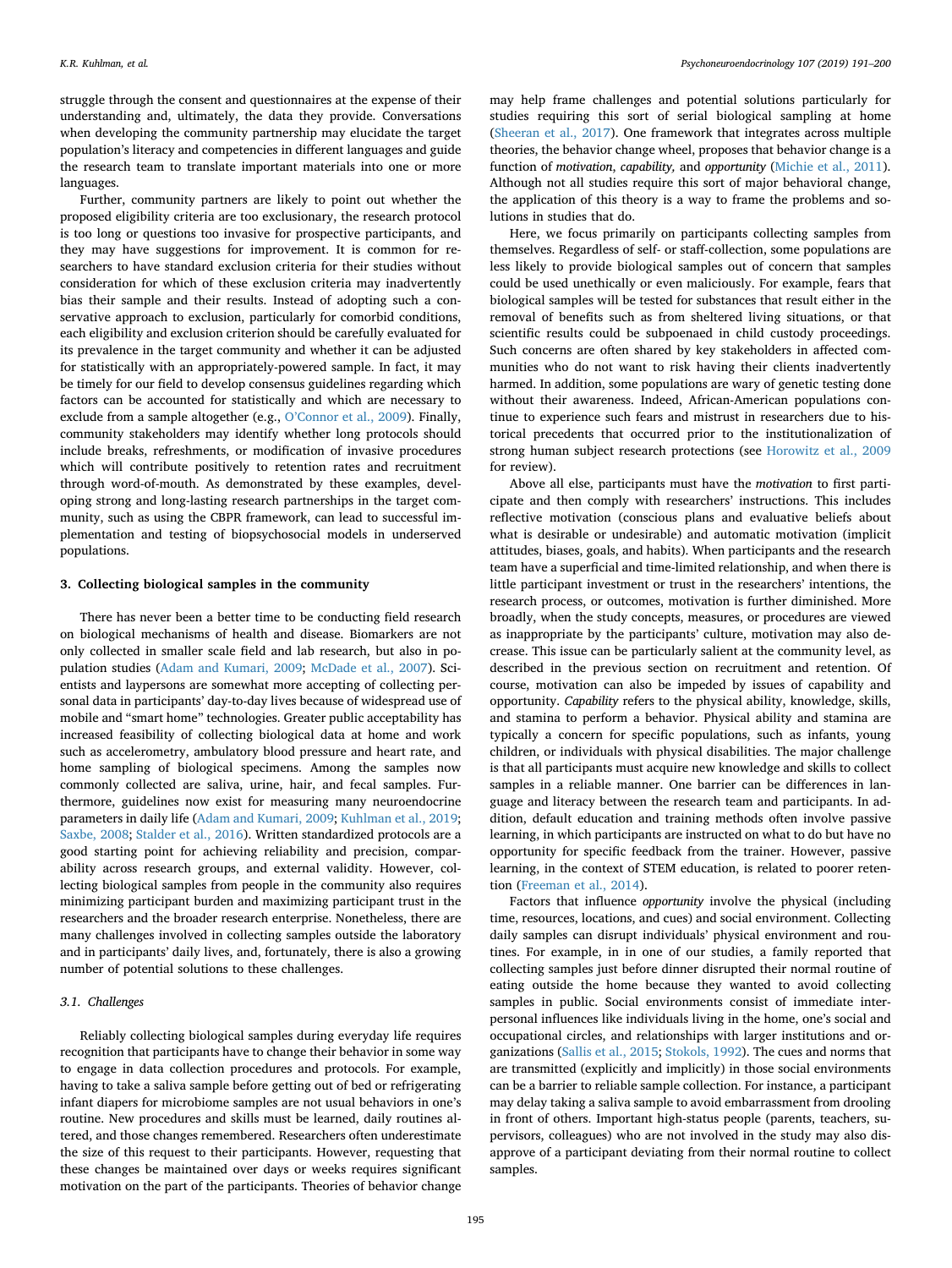#### *3.2. Solutions*

The first critical step toward increasing *motivation* to participate in research that involves biological sampling is to mitigate mistrust of the research process in the community. The composition of a particular research team can also be a factor in making or breaking trust with the community. Creating opportunities during the research process where study staff and participants can build relationships that are friendly and supportive, where both parties care about one another's well-being, can increase motivation to participate in research and go a long way toward increasing participant retention and compliance with procedures. This can be accomplished by having research staff with experience with the target communities or even from those communities, and also by making hiring of research staff who have excellent interpersonal and teaching skills a priority. The opportunities for these friendly and supportive interactions between study staff and participants will also increase if active recruitment methods and interactive protocol training are employed.

Active engagement in local and social media is also a useful strategy for maintaining relationships between your research team and the community that may further reduce the mistrust communities have for studies requesting biological samples. For example, the research team can share results of their research with members of the community as a demonstration of how biological data is used and how those results can impact health in their community and beyond. Many labs also publish a newsletter with updates on their lab's projects which can help to keep members of the community engaged. Another helpful strategy can be to provide more information to prospective participants about the safeguards in place to protect their privacy. This can include explaining the role and involvement of the institutional review board in protecting participants, as well as the explicit permissions the research team does and does not have for analyzing their data. Engaging directly in this conversation may help participants better appreciate the limitations placed on researchers when handling their sensitive information such as medical history and biological samples that can be used to extract their DNA.

To increase participant *capability*, education and training are a starting point. Important topics include: the degree of flexibility around sample timing and collection procedures, and the importance of honestly self-reporting sample collection date, time, and confounds. Importantly, instructions should be accessible in multiple formats (e.g., written, illustrated, video), and researchers should provide hands-on training on how to perform procedures (See Supplement 3 for an example of written saliva sampling instructions; [Urizar et al., 2019](#page-9-20)). When these strategies are actively engaged, research teams report excellent fidelity with at-home collection of biological samples ([Kuhlman](#page-8-17) [et al., 2017,](#page-8-17) [2016](#page-9-31); [O'Campo et al., 2016\)](#page-9-32). Researchers must also take steps to reduce communication and didactic barriers. Materials and didactic procedures must be clear and understandable with regard to participant language, reading ability, and culture. Training must promote active rather than passive learning. For instance, collaborative interactions between trainers and participants that involve specific feedback from the trainer are related to better educational outcomes, due to better retention, metacognition, and motivation.

Modifying physical and social environments can be a powerful way to increase *opportunity* for participants to reliably collect samples. Training in the contexts where collection will occur, such as the home, school, or workplace, combined with collaborating with participants to identify where to place materials increases convenience and more importantly, provides physical cues that sample collection must take place. Understanding a participants' expected routines can facilitate collaborative efforts to conveniently and creatively insert sample collection into those routines, and create a system of written or electronic reminders. Researchers can also work with participants to identify and manage social environments. For instance, participants could indicate (after considering the risks and benefits of disclosure) if they are willing

to disclose to family members or co-workers that they are participating in a study. To this end, collecting samples from social groups (i.e., studying families, work teams) can actually help facilitate compliance and precision in home biological sampling. For example, in one of our studies, family members reported reminding each other to collect samples on time when several family members were collecting samples at the same time.

### **4. Data analysis, interpretation, and dissemination**

#### *4.1. Challenges*

The challenges associated with collecting biopsychosocial data in the community do not necessarily end with the completion of data collection but extend into data analysis, interpretation, and disseminating the results. One major challenge is related to sample size. The labor-intensive nature of many community-based studies relative to convenience sampling combined with the high cost of testing biological samples often results in relatively small samples. For example, a systematic review of more than 200 studies of biological and psychological predictors of postpartum depression contrasts the mean sample size of studies with a biological measure at 238 (range: 16 – 1,084) to a sample size of 960 (range: 35 – 15,389) for studies relying solely on psychosocial measures ([Yim et al., 2015](#page-9-33)). These smaller sample sizes have implications for our growing knowledge base. Indeed, the average sample size for studies looking at neuroendocrine functioning via the cortisol awakening response (CAR) is 245 participants despite metaanalytic evidence that at least 617 participants may be needed in a cross-sectional study to reliably detect an effect of a psychosocial predictor on the CAR [\(Boggero et al., 2017](#page-8-18)). While achieving large sample sizes is possible, there are financial and time-demands to this type of study that disproportionally affect biopsychosocial work in the community.

Small sample sizes obviously affect statistical power and also limit the statistical methods that can be confidently applied to the data. As a result, the data-analytic approach is often limited to simple comparisons with few independent variables. Further, limiting data analyses to simple comparisons prevents a thoughtful, theory-driven consideration of the influence of confounding, moderating, and mediating variables that may be especially knowledge-generating in heterogeneous community samples. Moreover, because of the issues related to participant compliance with biological sampling (see section [3.1](#page-4-0) above), missing data is more likely to occur in studies outside of the laboratory, particularly in longitudinal designs, further compounding concerns about adequate statistical power.

There can also be significant barriers to getting studies with small sample sizes published, particularly in high impact and mainstream journals. In part, this makes sense because studies with larger sample sizes allow for more rigorous statistical analyses that can control for confounds, rule out alternative explanations, and incorporate tests of mediating and moderating factors. Thus, larger samples sizes increase confidence in the internal validity of the findings reported. However, if the tradeoff for larger samples is that they are homogenous middle- to high-income, educated, and White, then external validity is sacrificed at the expense of sample size. Therefore, these concerns can hinder the generalizability and relevance of our research to difficult-to-recruit, often disadvantaged, and traditionally under-represented populations, such as abuse survivors, homeless individuals, or low-literacy populations (See [Bonevski et al., 2014](#page-8-9) for review).

We note that barriers to publishing work on under-represented community samples may present themselves at different stages of the review process. The peer review process in scientific journals is plagued by implicit biases [\(Kuehn, 2017](#page-8-19); [McNutt, 2016;](#page-9-34) [Pinholster, 2016](#page-9-35)), such that papers may be more likely to be desk-rejected or triaged by the editorial team of a journal because of a perceived lower potential for impact, or a less favorable perception of the quality and rigor of the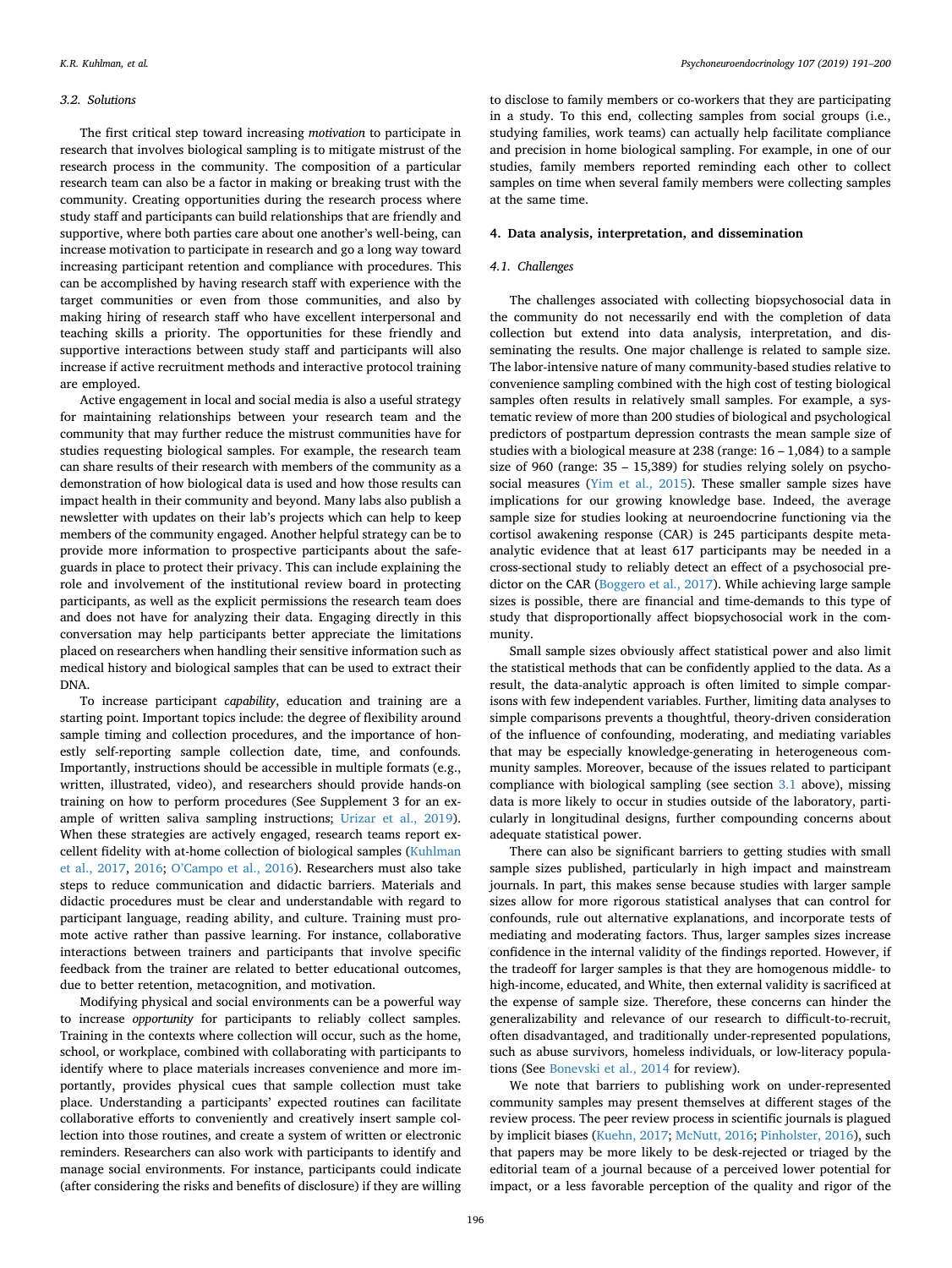work in small samples with missing data.

When a paper passes this initial hurdle, studies conducted on underrepresented community samples face additional challenges during peer review. For interdisciplinary, biopsychosocial community studies, normative reviewer biases (e.g., confirmatory bias, negative results bias, gender, and race orientation; [Hojat et al., 2003\)](#page-8-20) are compounded by nominating peer reviewers who may each be experts in one but not all disciplinary aspects of the study. In particular, peer reviewers may undervalue the integrative contribution of a study or be unaware of the conceptual and logistical challenges involved in conducting research with under-represented groups [\(Laudel, 2006\)](#page-9-36). As a consequence, this type of study may be more likely to be rejected or eventually published in less visible, "niche" journals that neither have the same scientific impact nor attract the same degree of public attention. Ultimately, these challenges create small echo chambers, where there is little cross-talk between researchers who read and publish in mainstream journals and researchers who study disease processes in under-represented communities.

In sum, researchers who study under-represented communities face additional analytic and publishing challenges compared to scholars conducting research using convenience sampling of easily accessible populations. This has significant implications for a scholar's career development which is determined, in large part, by the number and impact of their publications. Until we, as a scientific community, agree to more flexibly evaluate inclusive research, and find concrete ways in which to incentivize and reward researchers engaging in this type of research, we will not only systematically disadvantage researchers committed to inclusive research, but also systematically exclude the parts of our society with the greatest need from participation to the detriment of public health.

## *4.2. Solutions*

Enacting the strategies summarized in Sections [2](#page-2-1) and [3](#page-4-1) of this review would mitigate some of the problems that plague research in under-represented communities at this stage of the research process. However, a range of statistical and methodological approaches to increasing power without increasing sample size have been suggested, including blocking, using designs with planned missingness, and borrowing information from larger data sets [\(Fritz et al., 2015\)](#page-8-21). Bootstrapping techniques may also be helpful, in particular when assumptions of normality or homoscedasticity are violated ([Erceg-Hurn and](#page-8-22) [Mirosevich, 2008](#page-8-22)).

Another way for our field to begin combatting problems of small sample sizes would be to more aggressively engage in data sharing and data pooling such as through the Open Science Framework. Initiatives like the Human Connectome Project [\(http://www.](http://www.humanconnectomeproject.org/) [humanconnectomeproject.org/\)](http://www.humanconnectomeproject.org/) and the ENIGMA (enigma.ini.usc.edu) have resulted in a burst of knowledge creation within neuroscience. With a similar initiative in psychoneuroendocrinology, labs and the field more broadly would be more likely to generate generalizable findings. For example, imagine what we might know about human stress reactivity if we could compile a dataset of HPA axis reactivity across all studies that have administered the Trier Social Stress Test. This may be particularly informative given the differences in HPA axis regulation observed in racial minority groups following acute stress ([Hostinar et al., 2014](#page-8-23)). Much like neuroimaging research, the methodological nuances of psychoneuroendocrine research and variability in those methods across labs would be a limitation. Members of the *International Society of Psychoneuroendocrinology* are well-positioned to compose standardized protocols for sample collection, assays, and data processing that is so far monitored solely through the peer-review process after a study has been completed. In some ways, members of the society are already beginning to establish these standards through the publication of expert consensus guidelines [\(Stalder et al., 2016](#page-9-26)), yet many standards in the field remain poorly documented.

One strategy to mitigate publication barriers for small studies in diverse community samples is providing strong and detailed arguments in manuscripts for the contribution of interrogating established biopsychosocial processes in a target community within a translational science framework. Investigators can also more consistently provide demographic information on their study sample in order to adhere to the guidelines established by the NIH. Additionally, investigators can routinely address the strengths and limitations of their studies in the context of those sample characteristics. If your study was inclusive of under-represented groups, what are the implications of that for the broader field? If the study was not inclusive, what are the important next steps in this area? In composing this summary of our panel, there is simply a paucity of peer-reviewed documentation of many of these challenges and solutions to conducting biopsychosocial research within under-represented groups that can easily be addressed by the way we document our methods. For example, what recruitment methods were used, which of these methods were most effective, how many people were excluded based on each exclusion criteria. In other words, what wisdom can be passed to the field about working with this population? This approach may go a long way in educating interdisciplinary peer reviewers on the challenges inherent in conducting community research while also underscoring its importance to public health.

Scientists, editors, and reviewers across disciplines are increasingly aware of the necessity of conducting more research with traditionally under-represented populations which may help to solve some of the challenges in this regard with time (e.g., [Pérez-Stable and Collins,](#page-9-7) [2019\)](#page-9-7). In some ways, the field of psychoneuroendocrinology is better prepared to address this challenge because assessing biomarkers in large samples is often cost-prohibitive, placing financial limits on sample sizes. Thus, peer reviewers in our subfield are more likely to be familiar with the challenges and the value of studies with small sample sizes. On the other hand, the challenges of community research are not limited to a small sample size per se. Steps that can be taken by publishers, editors, and editorial boards would be to enforce the reporting of demographic characteristics in submitted manuscripts, and reflect upon the representation of community-based research on their editorial boards as internal advocates of the value of translating biological models of stress and health to under-represented communities. Similarly, monitoring the frequency of diverse samples represented within each issue and across each year would go a long way in highlighting the deficit of translation into under-represented and high-risk communities endemic in the field. Finally, sponsorship of special issues aimed directly at translating our existing animal and human models linking stress processes and health to different at-risk, and hard-to-reach communities would be a valuable next step. Again, the field of psychoneuroendocrinology may be particularly well positioned to accomplish this given that each issue boasts rigorous tests of links between the brain, hormones, and behavior in both animals and humans.

With respect to career advancement, taking all of the aforementioned steps may help to mitigate the costs of conducting translational psychoneuroendocrinology in hard-to-recruit populations by increasing sample sizes, data quality, and the overall impact of translational community research. Further steps that can be taken by researchers include asserting the importance of community research within a translational science framework within both manuscripts and promotion materials. Clearly explaining why translating the results of basic research to the target population is critical to understanding and reducing health disparities. Secondary to asserting the value of observations, it can be helpful to describe the efforts taken to recruit and retain participants. Providing more detailed descriptions of these methods will benefit the field by documenting effective recruitment strategies, but also highlight the considerable efforts involved in developing effective partnerships with the community. This is also a place where use of data sharing and pooling may be beneficial to the field. Researchers concerned about the limitations to their data may disproportionately benefit from sharing and using standardized protocols so that their data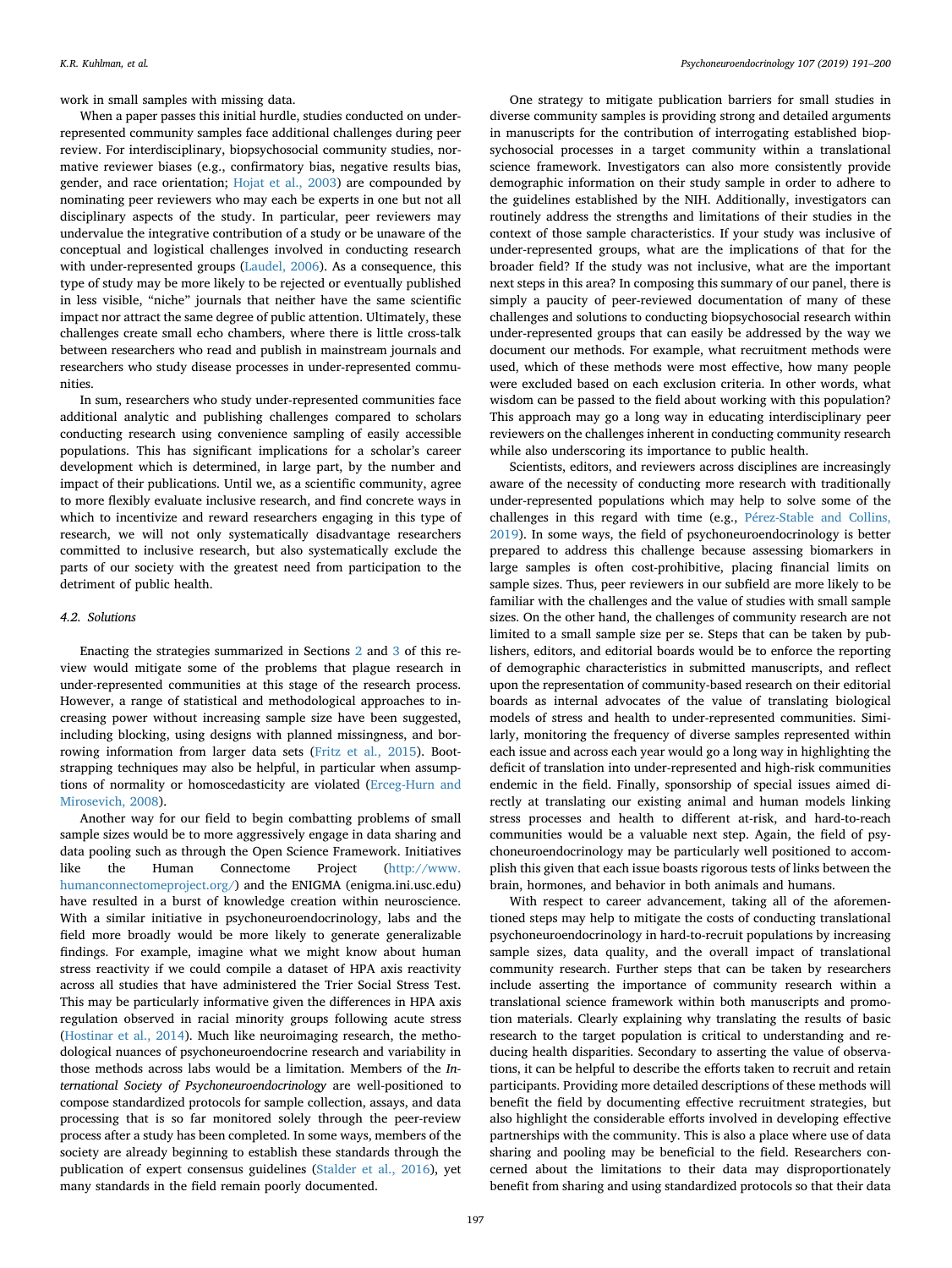## <span id="page-7-0"></span>**Table 2**

Summary of challenges faced by researchers studying stress and health mechanisms in diverse communities and proposed solutions.

| Challenges                                                                                                                                                                                            | Solutions                                                                                                                                                                                                                                                                                                                                                               |
|-------------------------------------------------------------------------------------------------------------------------------------------------------------------------------------------------------|-------------------------------------------------------------------------------------------------------------------------------------------------------------------------------------------------------------------------------------------------------------------------------------------------------------------------------------------------------------------------|
| <b>Recruitment and Retention</b>                                                                                                                                                                      |                                                                                                                                                                                                                                                                                                                                                                         |
| • Mistrust of researchers and research institutions especially in racial/ethnic minority<br>communities                                                                                               | • Develop a written memorandum of understanding with local clinics and community<br>centers to create continuity within the research relationship                                                                                                                                                                                                                       |
|                                                                                                                                                                                                       | • Create a way to show your investment in using your research findings to better meet<br>community's needs (e.g., present results of studies to the community with an                                                                                                                                                                                                   |
|                                                                                                                                                                                                       | emphasis on its contribution to our understanding)<br>• Utilize data to help fund health initiatives needed by the community<br>• Provide information to prospective participants about the role of the IRB and steps                                                                                                                                                   |
|                                                                                                                                                                                                       | taken to assure the security of their information<br>• Share results of research studies using biological samples with the community                                                                                                                                                                                                                                    |
|                                                                                                                                                                                                       | through local media and other sources trusted by the community as a demonstration<br>of how data is used                                                                                                                                                                                                                                                                |
| • Cost and inconvenience of travel for participants to and from the research<br>institution                                                                                                           | • Develop partnerships to conduct the work in community sites where target<br>participants live and work                                                                                                                                                                                                                                                                |
|                                                                                                                                                                                                       | • Write salary support for local clinic/community center staff into grants to help recruit<br>and conduct study<br>• Reimburse participants for transportation costs to and from research visits or provide                                                                                                                                                             |
|                                                                                                                                                                                                       | transportation vouchers                                                                                                                                                                                                                                                                                                                                                 |
| • Mismatch in language between research materials and preferred language of                                                                                                                           | Develop complimentary programs to provide childcare during parent participation<br>• Work with community partners or focus groups to anticipate any common language                                                                                                                                                                                                     |
| prospective participant                                                                                                                                                                               | or literacy issues that may emerge with research materials and translate or edit as<br>needed                                                                                                                                                                                                                                                                           |
| • Commonly used and passive recruitment strategies such as mass mailings,<br>newspaper and online advertisements, fliers that tend to under-recruit members of<br>racial/ethnic minority participants | • Use active recruitment methods especially face-to-face interactions within<br>community settings to recruit participants and community members as partners in<br>recruitment                                                                                                                                                                                          |
| • Strict health-related inclusion criteria often exclude individuals from racial/ethnic<br>minority groups                                                                                            | • Power studies to account for comorbidities rather than exclude them where possible                                                                                                                                                                                                                                                                                    |
| • Study procedures are or are perceived to be invasive, excessively long, or<br>uncomfortable                                                                                                         | • Design research procedures from the perspective of the participant's comfort (e.g.,<br>build breaks into long protocols, offer snacks if possible)                                                                                                                                                                                                                    |
| Collecting biological samples<br>• Collecting biological specimens inherently requires participants to change their                                                                                   | • Use existing research on behavior change to identify ways to increase participant                                                                                                                                                                                                                                                                                     |
| behavior                                                                                                                                                                                              | motivation, capability, and opportunity to participate and comply with the study<br>protocol                                                                                                                                                                                                                                                                            |
| • Adhering to sample collection protocols requires new skills and knowledge about<br>how to correctly collect specimens and why adherence to collection protocols is<br>important                     | • Engage participants in active rather than passive training (e.g., detailed in-person<br>explanation and demonstration of sampling in the location where samples will be<br>collected such as the participants' homes)                                                                                                                                                 |
|                                                                                                                                                                                                       | • Share results of previous research using similar samples to demonstrate how samples<br>will be used<br>• Conduct focus groups to identify parts of protocol that are confusing or unlikely to be                                                                                                                                                                      |
|                                                                                                                                                                                                       | adhered to<br>• Provide multiple forms of information including, in person demonstration, written,                                                                                                                                                                                                                                                                      |
|                                                                                                                                                                                                       | illustrated, and video training on sample collection to emphasize the importance of<br>timing and adherence to protocols and honest reporting of collection times                                                                                                                                                                                                       |
| • Biological sample collection procedures interfere with participants' daily routines                                                                                                                 | • Incorporate discussion of barriers to compliance in sample collection into in-home<br>trainings and how to proactively minimize them (e.g., identify physical cues and set<br>reminders)                                                                                                                                                                              |
| • Interpersonal contexts may interfere with participant motivation to adhere to study<br>protocols (e.g., expectation to collect samples before dinner even though not all                            | • Consider engaging social groups in sample collection (e.g., families, teams)                                                                                                                                                                                                                                                                                          |
| family dinners are at home)<br>• Diminished participant engagement across time in longitudinal studies                                                                                                | • Hire enthusiastic, friendly, committed, and diverse staff (preferably that come from                                                                                                                                                                                                                                                                                  |
|                                                                                                                                                                                                       | the target community) that develop rapport with the participants<br>• Create staff consistency for participants (e.g., assign one well-chosen staff person to<br>participant contact or use the same person to maintain the participant connection<br>throughout the project as much as possible)                                                                       |
| Data analysis, interpretation, and dissemination                                                                                                                                                      |                                                                                                                                                                                                                                                                                                                                                                         |
| • Small study sample sizes with more limited options for data analysis                                                                                                                                | • Use blocking, planned missingness, and borrow from larger datasets when power is<br>low                                                                                                                                                                                                                                                                               |
|                                                                                                                                                                                                       | • Use bootstrapping techniques when assumptions of normality cannot be met<br>• Contribute to data sharing / pooling initiatives that harness the strengths of diverse<br>samples across multiple studies                                                                                                                                                               |
|                                                                                                                                                                                                       | • Use large, publicly-available datasets to test research questions if possible                                                                                                                                                                                                                                                                                         |
| • Rejection of papers from target journals                                                                                                                                                            | • Provide strong rationale in manuscripts about the importance of biopsychosocial<br>processes in the target population including both basic and translational rationales<br>where relevant                                                                                                                                                                             |
| • Obstacles to tenure and promotion                                                                                                                                                                   | • Assert importance of your research in target communities within a translational<br>science framework, details on difficulty of the recruitment, retention, and<br>procedural work involved in studying your target population, as well as the long-<br>term benefits of working relationships with community partners to long-term<br>projects in promotion materials |

may be pooled with that of other translational psychoneuroendocrinologists. Likewise, these same researchers may be able to increase the impact of their work by testing their research questions

about how basic research translates to high-risk populations in large, publicly available datasets; which are currently underutilized. Ultimately, steps taken by individual researchers will pale in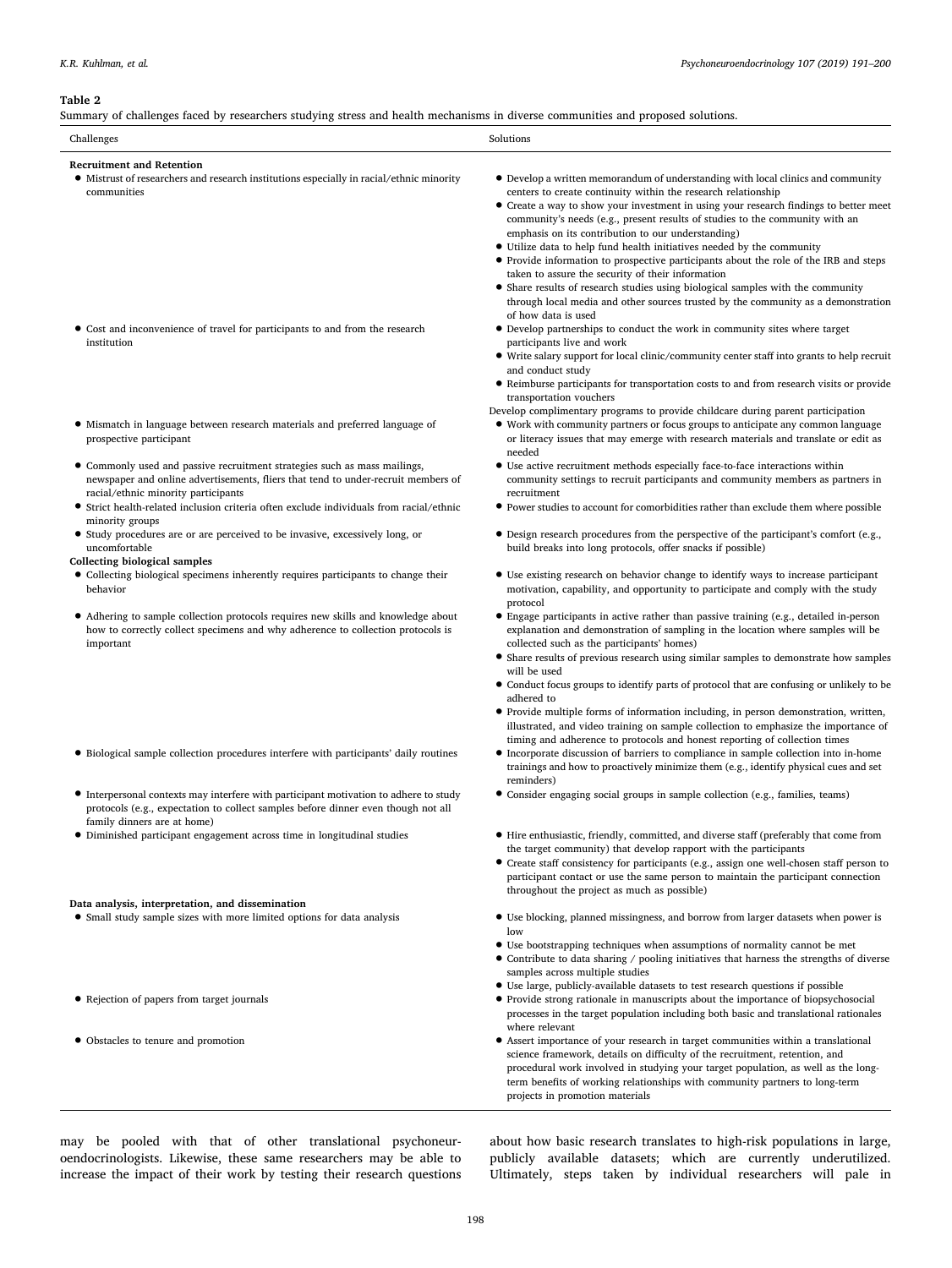comparison to efforts to change the institutions and contexts within which our scholarly work is conducted and evaluated.

#### **5. Conclusion**

In this review, we have summarized the content of an expert panel on testing plausible biopsychosocial models in diverse community samples that occurred at the 2018 meeting of the *International Society of Psychoenuroendocrinology*. Three themes emerged. First, the difficulties in recruitment and retention of under-represented groups such as racial and ethnic minorities and low-income populations are often greater than in studies of higher income and less diverse samples who have been studied most often in biopsychosocial research. Second, difficulties in collecting biological samples outside of the laboratory in the understudied communities experiencing health disparities can introduce challenges that may undermine the rigor and generalizability of the data. Third, researchers conducting studies of biopsychosocial processes in traditionally under-represented samples may face additional challenges in knowledge dissemination. Among these are editorial and reviewer biases, smaller samples sizes that preclude the use of advanced statistical methods, and higher rates of missing data. [Table 2](#page-7-0) provides a summary of these challenges facing researchers who study stress and health within under-represented communities along with the solutions proposed by this panel. Of note, the challenges and solutions summarized in this review are not exhaustive. Rather, they reflect a combination of the experiences of our expert panel, questions raised by the audience, and the ensuing discussion about the research process from recruitment to publication. It should also be noted that diversity in this panel largely focused on racial, ethnic, and socioeconomic diversity, which are only a few of the many dimensions of diversity to consider.

This discussion is placed in the context of the current focus on translational science across many sub-disciplines for which one main objective is to reduce rates of disease including stress-related illness. The aim of the panel, and this summary, was to foster a formal discourse within the field on these topics and generate shared knowledge across research labs and disciplines in order to more effectively test plausible biopsychosocial mechanisms in the communities at the greatest risk of health disparities broadly, and stress-related diseases specifically.

In conclusion, biopsychosocial health researchers, and those with whom they collaborate, must meet the challenge of studying *all* people especially populations at the greatest risk of disease. The challenges are notable and, like most methodological challenges, may seem insurmountable at times. Yet science will only progress for the public good if these methodological challenges lead to new strategies, techniques, creative solutions, and efforts to surmount them.

## **Conflict of interest**

The authors report no conflicts of interest.

## **Acknowledgements and Role of the Funding Source**

We would like to thank the International Society for Psychoneuroendocrinology for their support of this expert panel as a plenary event at the 2018 annual meeting, including the local organizing committee and the attendees of the session whose questions and comments fostered an engaging discussion. Composition of this manuscript was supported in part by the National Institute of Mental Health through a Mentored Clinical Scientist Career Development Award (K08MH112773) awarded to Dr. Kuhlman. The NIMH was not involved in writing of the manuscript or the decision to submit the article for publication.

#### **Appendix A. Supplementary data**

Supplementary material related to this article can be found, in the online version, at doi:[https://doi.org/10.1016/j.psyneuen.2019.05.](https://doi.org/10.1016/j.psyneuen.2019.05.017) [017](https://doi.org/10.1016/j.psyneuen.2019.05.017).

#### **References**

- <span id="page-8-15"></span>Adam, E.K., Kumari, M., 2009. Assessing salivary cortisol in large-scale, epidemiological research. Psychoneuroendocrinology 34, 1423–1436. [https://doi.org/10.1016/j.](https://doi.org/10.1016/j.psyneuen.2009.06.011) [psyneuen.2009.06.011.](https://doi.org/10.1016/j.psyneuen.2009.06.011)
- <span id="page-8-6"></span>Adler, N.E., Rehkopf, D.H., 2008. US disparities in health: descriptions, causes, and mechanisms. Annu Rev Public Health 29, 235–252. [https://doi.org/10.1146/annurev.](https://doi.org/10.1146/annurev.publhealth.29.020907.090852) [publhealth.29.020907.090852.](https://doi.org/10.1146/annurev.publhealth.29.020907.090852)
- <span id="page-8-5"></span>Baumgratz, G., 1995. Language, culture and global competence: An essay on ambiguity. Eur. J. Educ. 30, 437–447. [https://doi.org/10.2307/1503516.](https://doi.org/10.2307/1503516)
- <span id="page-8-11"></span>[BeLue, R., Schafer, P., Chung, B., Vance, M., Lanzi, R., O'Campo, P., 2014. Evaluation of](http://refhub.elsevier.com/S0306-4530(19)30117-9/sbref0020) [the Community Child Health Research Network \(CCHN\) Community-Academic](http://refhub.elsevier.com/S0306-4530(19)30117-9/sbref0020) [Partnership. J. Health Disparities Res. Pract. 7, 4](http://refhub.elsevier.com/S0306-4530(19)30117-9/sbref0020).
- <span id="page-8-18"></span>Boggero, I.A., Hostinar, C.E., Haak, E.A., Murphy, M.L.M., Segerstrom, S.C., 2017. Psychosocial functioning and the cortisol awakening response: Meta-analysis, P-curve analysis, and evaluation of the evidential value in existing studies. Biol. Psychol. 129, 207–230. [https://doi.org/10.1016/j.biopsycho.2017.08.058.](https://doi.org/10.1016/j.biopsycho.2017.08.058)
- <span id="page-8-9"></span>Bonevski, B., Randell, M., Paul, C., Chapman, K., Twyman, L., Bryant, J., Brozek, I., Hughes, C., 2014. Reaching the hard-to-reach: a systematic review of strategies for improving health and medical research with socially disadvantaged groups. BMC Med. Res. Methodol. 14, 42. [https://doi.org/10.1186/1471-2288-14-42.](https://doi.org/10.1186/1471-2288-14-42)
- <span id="page-8-8"></span>[Braunstein, J.B., Sherber, N.S., Schulman, S.P., Ding, E.L., Powe, N.R., 2008. Race,](http://refhub.elsevier.com/S0306-4530(19)30117-9/sbref0035) [medical researcher distrust, perceived harm, and willingness to participate in car](http://refhub.elsevier.com/S0306-4530(19)30117-9/sbref0035)[diovascular prevention trials. Medicine \(Baltimore\) 87, 1](http://refhub.elsevier.com/S0306-4530(19)30117-9/sbref0035).
- <span id="page-8-0"></span>Cappuccio, F.P., D'Elia, L., Strazzullo, P., Miller, M.A., 2010. Sleep duration and all-cause mortality: A systematic review and meta-analysis of prospective studies. Sleep 33, 585–592. <https://doi.org/10.1093/sleep/33.5.585>.
- <span id="page-8-1"></span>Chen, E., Turiano, N.A., Mroczek, D.K., Miller, G.E., 2016. Association of reports of childhood abuse and all-cause mortality rates in women. JAMA Psychiatry 73, 920–927. <https://doi.org/10.1001/jamapsychiatry.2016.1786>.
- <span id="page-8-12"></span>Christopher, S., Watts, V., McCormick, A.K.H.G., Young, S., 2008. Building and maintaining trust in a community-based participatory research partnership. Am. J. Public Health 98, 1398. [https://doi.org/10.2105/AJPH.2007.125757.](https://doi.org/10.2105/AJPH.2007.125757)
- <span id="page-8-22"></span>Erceg-Hurn, D.M., Mirosevich, V.M., 2008. Modern robust statistical methods: an easy way to maximize the accuracy and power of your research. Am. Psychol. 63, 591. <https://doi.org/10.1037/0003-066X.63.7.591>.
- <span id="page-8-16"></span>Freeman, S., Eddy, S.L., McDonough, M., Smith, M.K., Okoroafor, N., Jordt, H., Wenderoth, M.P., 2014. Active learning increases student performance in science, engineering, and mathematics. Proc. Natl. Acad. Sci. 111, 8410–8415. [https://doi.](https://doi.org/10.1073/pnas.1319030111) [org/10.1073/pnas.1319030111](https://doi.org/10.1073/pnas.1319030111).
- <span id="page-8-21"></span>Fritz, M.S., Cox, M.G., MacKinnon, D.P., 2015. Increasing statistical power in mediation models without increasing sample size. Eval. Health Prof. 38, 343. [https://doi.org/](https://doi.org/10.1177/0163278713514250) [10.1177/0163278713514250](https://doi.org/10.1177/0163278713514250).
- <span id="page-8-7"></span>Geller, S.E., Koch, A., Pellettieri, B., Carnes, M., 2011. Inclusion, analysis, and reporting of sex and race/ethnicity in clinical trials: Have we made progress? J. Womens Health. <https://doi.org/10.1089/jwh.2010.2469>.
- <span id="page-8-3"></span>George, S., Duran, N., Norris, K., 2013. A systematic review of barriers and facilitators to minority research participation among African Americans, Latinos, Asian Americans, and Pacific Islanders. Am. J. Public Health 104, e16–e31. [https://doi.org/10.2105/](https://doi.org/10.2105/AJPH.2013.301706) [AJPH.2013.301706.](https://doi.org/10.2105/AJPH.2013.301706)
- <span id="page-8-14"></span>[Gordon, E., Racin, L., 2018. Memorandum of Understanding for Mutually Beneficial](http://refhub.elsevier.com/S0306-4530(19)30117-9/sbref0080) [Research, in: Community Academic Research Partnerships in Digital Contexts.](http://refhub.elsevier.com/S0306-4530(19)30117-9/sbref0080) [Engagement Lab @ Emerson College 15–23.](http://refhub.elsevier.com/S0306-4530(19)30117-9/sbref0080)
- <span id="page-8-4"></span>Henrich, J., Heine, S.J., Norenzayan, A., 2010. The weirdest people in the world? Behav. Brain Sci. 33, 61–83. [https://doi.org/10.1017/S0140525X0999152X.](https://doi.org/10.1017/S0140525X0999152X)
- <span id="page-8-20"></span>[Hojat, M., Gonnella, J.S., Caelleigh, A.S., 2003. Impartial judgment by the "gatekeepers"](http://refhub.elsevier.com/S0306-4530(19)30117-9/sbref0090) [of science: Fallibility and accountability in the peer review process. Adv. Health Sci.](http://refhub.elsevier.com/S0306-4530(19)30117-9/sbref0090) [Educ. Theory Pract. 8, 75.](http://refhub.elsevier.com/S0306-4530(19)30117-9/sbref0090)
- <span id="page-8-2"></span>Holt-Lunstad, J., Smith, T.B., Baker, M., Harris, T., Stephenson, D., 2015. Loneliness and social isolation as risk factors for mortality: A meta-analytic review. Perspect. Psychol. Sci. 10, 227–237. <https://doi.org/10.1177/1745691614568352>.
- <span id="page-8-10"></span>Horowitz, C.R., Robinson, M., Seifer, S., 2009. Community-based participatory research from the margin to the mainstream: Are researchers prepared? Circulation 119, 2633–2642. <https://doi.org/10.1161/CIRCULATIONAHA.107.729863>.
- <span id="page-8-23"></span>Hostinar, C.E., McQuillan, M.T., Mirous, H.J., Grant, K.E., Adam, E.K., 2014. Cortisol responses to a group public speaking task for adolescents: Variations by age, gender, and race. Psychoneuroendocrinology 50, 155–166. [https://doi.org/10.1016/j.](https://doi.org/10.1016/j.psyneuen.2014.08.015) [psyneuen.2014.08.015.](https://doi.org/10.1016/j.psyneuen.2014.08.015)
- <span id="page-8-13"></span>[Israel, B.A., Schulz, A.J., Parker, E.A., Becker, A.B., 1998. Review of community-based](http://refhub.elsevier.com/S0306-4530(19)30117-9/sbref0110) [research: assessing partnership approaches to improve public health. Annu. Rev.](http://refhub.elsevier.com/S0306-4530(19)30117-9/sbref0110) [Public Health 19, 173](http://refhub.elsevier.com/S0306-4530(19)30117-9/sbref0110).
- <span id="page-8-19"></span>Kuehn, B.M., 2017. Rooting out bias. eLife 6, e32014. [https://doi.org/10.7554/eLife.](https://doi.org/10.7554/eLife.32014) [32014.](https://doi.org/10.7554/eLife.32014)
- <span id="page-8-17"></span>Kuhlman, K.R., Irwin, M.R., Ganz, P.A., Crespi, C.M., Petersen, L., Asher, A., Bower, J.E., 2017. Cortisol awakening response as a prospective risk factor for depressive symptoms in women after treatment for breast cancer. Psychosom. Med. 79, 763–769. [https://doi.org/10.1097/PSY.0000000000000499.](https://doi.org/10.1097/PSY.0000000000000499)